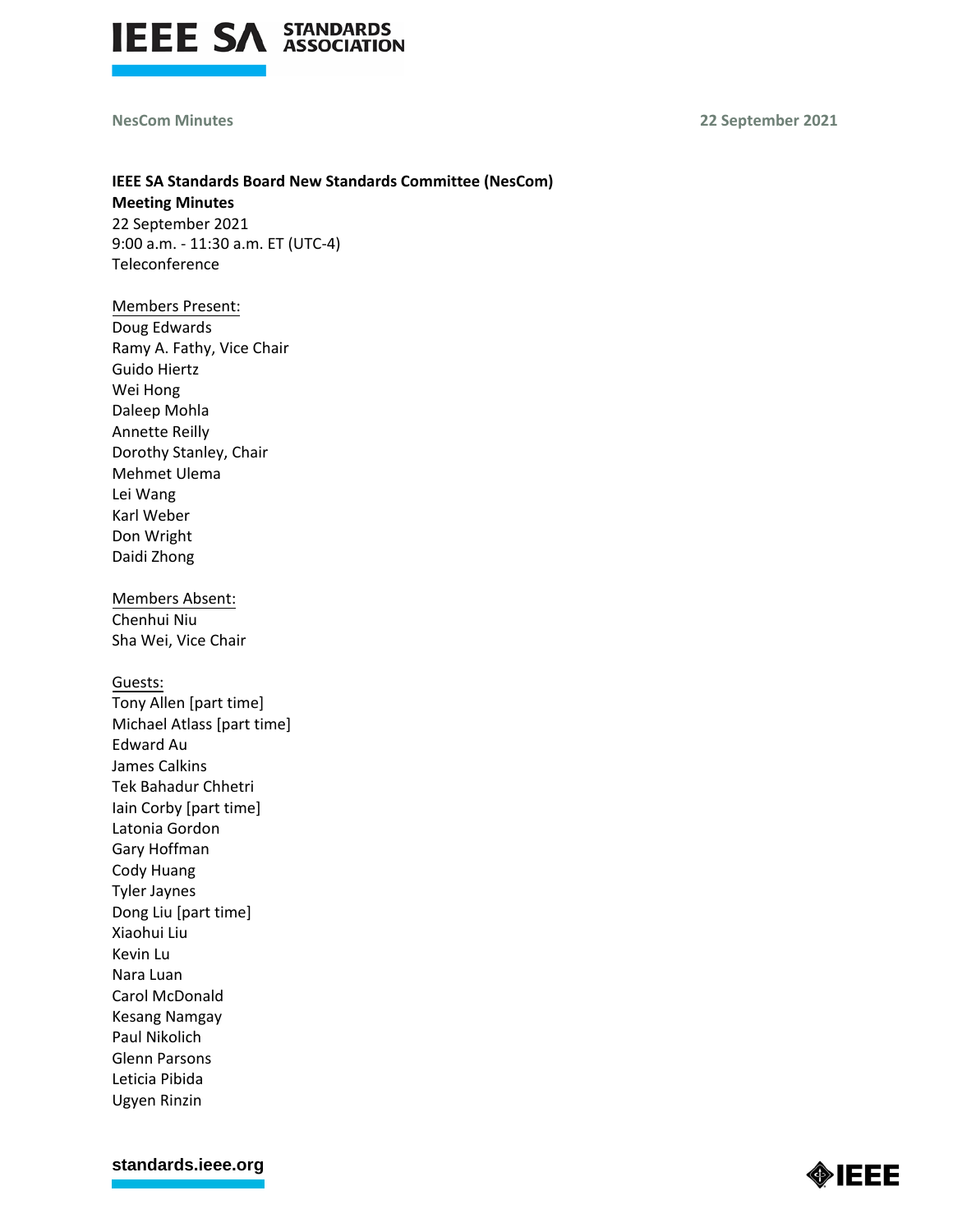Robby Robson Jessy Rouyer Kong Song Richard Tong Claire Topp [legal counsel] Shumin Xu Yiling Xu IEEE Staff: Christy Bahn Adrien Barmaksiz Kim Breitfelder Matt Ceglia Karen Evangelista Jonathan Goldberg Lloyd Green Yvette Ho Sang Konstantinos Karachalios Soo Kim Michael Kipness Vanessa Lalitte Kristin Little Jiajia Liu Kelly Lorne Greg Marchini Erin Morales Christian Orlando Moira Patterson Dan Perez Dave Ringle Pat Roder Rudi Schubert Tom Thompson Lisa Weisser, Administrator Malia Zaman Meng Zhao

## **[Unless otherwise noted, all votes are unanimous]**

## **1 CALL TO ORDER AND INTRODUCTIONS**

Chair Stanley welcomed everyone and called the meeting to order at 9:00 a.m. ET (UTC-4). There was a round of introductions by all in attendance.

## **2 REVIEW AND APPROVAL OF THE AGENDA**

The agenda was reviewed, and Chair Stanley asked if there were any changes to be made. There was a request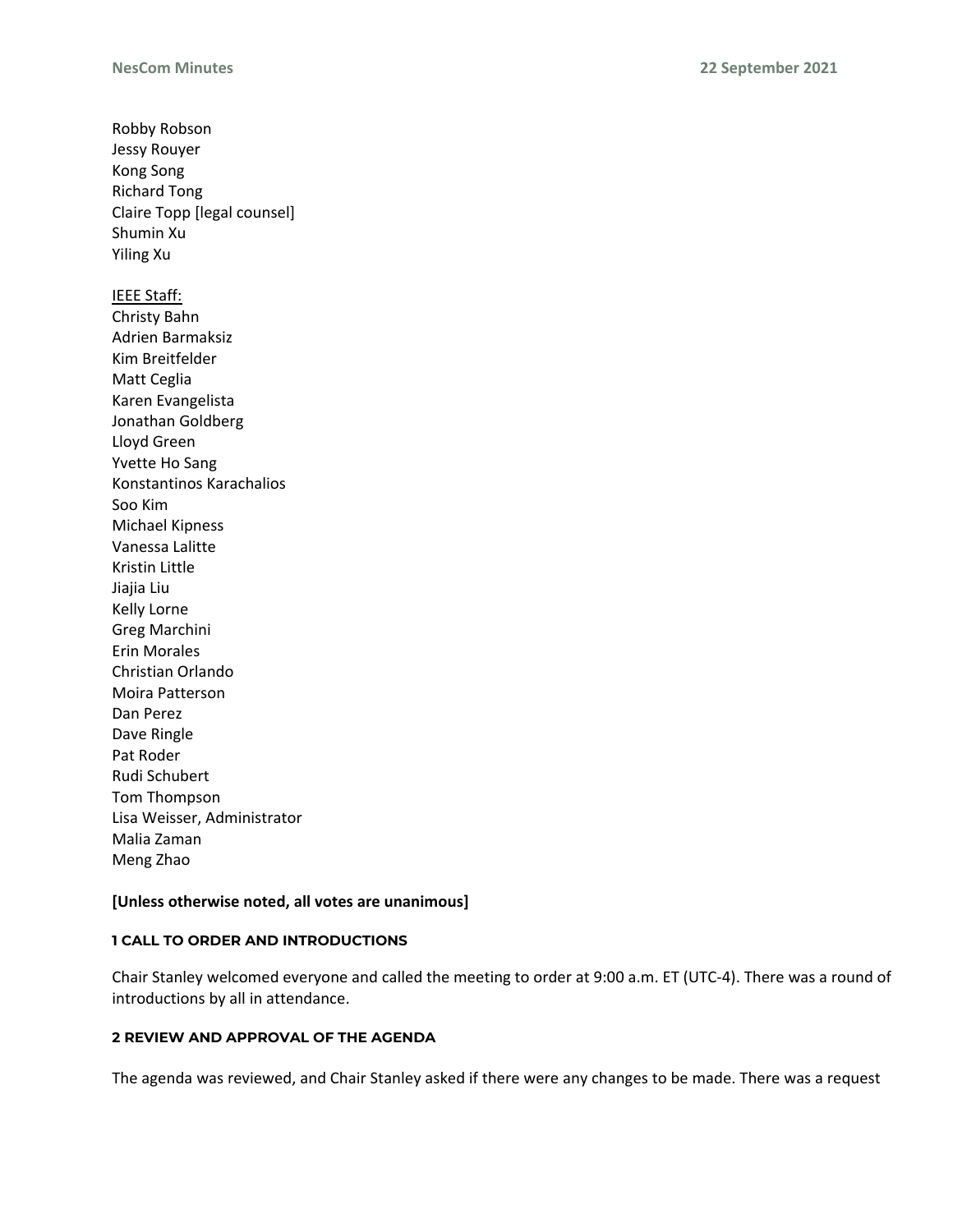to remove the withdrawal request for P1900.5.2a from the consent agenda. Chair Stanley agreed, and stated that P1900.5.2.a would be the first item of discussion following the approval of the agenda.

**A motion was made (Mohla) and seconded (Hong) to approve the 22 September 2021 NesCom meeting agenda, including the consent agenda, as modified. In the absence of objection, the motion was approved.**

## **2.1 Consent Agenda**

#### **2.1.1 Withdrawal Requests**

IEEE Communications Society/Dynamic Spectrum Access Networks Standards Committee

#### **P1900.5.2a**

Standard Method for Modeling Spectrum Consumption - Amendment: Adding JavaScript Object Notation (JSON) and XML Schema Definition (XSD) and Validation Rules **Recommendation: Approve PAR withdrawal (11 approve, 0 disapprove, 0 abstain)**

As noted in item 2, P1900.5.2a was removed from the consent agenda for discussion. This withdrawal request was discussed after the approval of the meeting agenda. There was a question about the reason for the withdrawal request, and there was clarification that a decision was made to submit a PAR for a revision instead of completing the amendment project. The PAR for revision is on the 22 September 2021 NesCom agenda. Following the discussion, a motion was made (Wright) and seconded (Mohla) to recommend approval of the withdrawal request. Following a roll call vote, the motion was approved.

IEEE Communications Society/Virtualized and Software Defined Networks, and Services Standards Committee

#### **P1917.1**

Standard for Software Defined Networking and Network Function Virtualization Reliability **Recommendation: Approve PAR withdrawal**

## IEEE Consumer Technology Society/Standards Committee

#### **P2900**

Standard for Smart Home Security: Overview and Architecture **Recommendation: Approve PAR withdrawal**

**P2900.1** Standard for Smart Home Security: Taxonomy and Definitions **Recommendation: Approve PAR withdrawal**

#### IEEE Instrumentation and Measurement Society/TC9 - Sensor Technology

#### **P1451.8**

Standard for Wind Turbine Health Monitoring System Wireless Communication Protocols and Transducer Electronic Data Sheet (TEDS) Format **Recommendation: Approve PAR withdrawal**

## **2.1.2 Standards Committee Change Request for Six PARs and One Standard to Move from C/SAB to C/AISC**

Note: The approval of this Standards Committee change request was included in the approval of the agenda and consent agenda.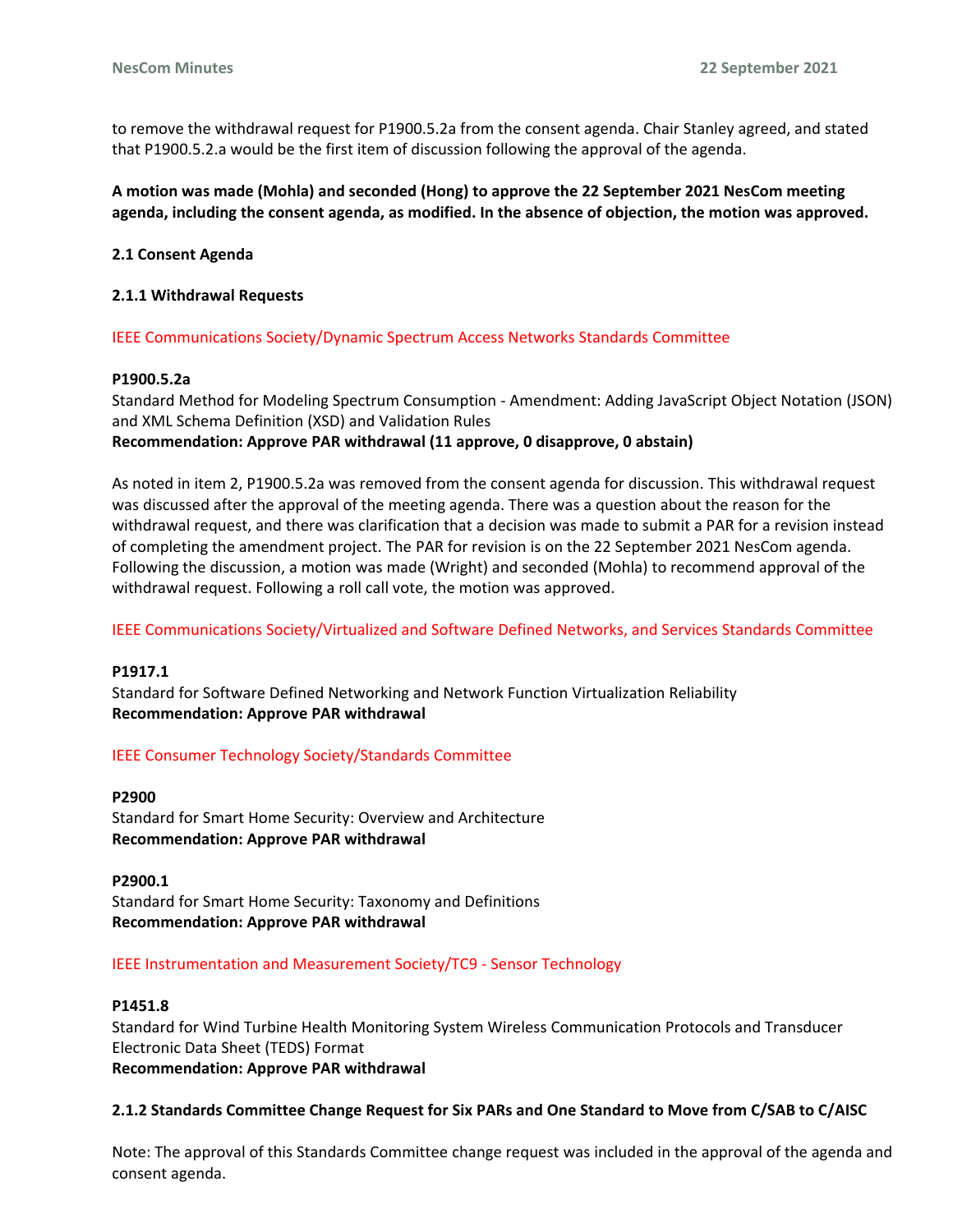The following six PARs have been moved from C/SAB to C/AISC:

P2840 'Standard for Responsible AI Licensing' P2841 'Framework and Process for Deep Learning Evaluation' P2863 'Recommended Practice for Organizational Governance of Artificial Intelligence' P2874 'Standard for Spatial Web Protocol, Architecture, and Governance' P2937 'Standard for Performance Benchmarking for AI Server Systems' P2945 'Standard for Technical Requirements for Face Recognition Systems'

The following standard has been moved from C/SAB to C/AISC:

2830 'Standard for Technical Framework and Requirements of Trusted Execution Environment-Based Shared Machine Learning'

# **2.1.3 Standards Committee Change Request for P7130 and P7131 to Move from BOG/CAG to C/SAB**

Note: The approval of this Standards Committee change request was included in the approval of the agenda and consent agenda. The following PARs have been moved from BOG/CAG to C/SAB:

P7130 'Standard for Quantum Technologies Definitions' P7131 'Standard for Quantum Computing Performance Metrics & Performance Benchmarking'

# **3 APPROVAL OF MINUTES FROM THE 11 JUNE 2021 NESCOM MEETING**

**A motion was made (Wang) and seconded (Hiertz) to approve the minutes of the 11 June 2021 NesCom meeting. In the absence of objection, the motion was approved.**

## **4 PARS FOR DISCUSSION**

**4.1 Modified PARs**

# IEEE Computer Society/LAN/MAN Standards Committee

## **P802.15.4-2020/Cor 1**

Standard for Low-Rate Wireless Networks - Corrigendum 1 Correction of errors preventing backward compatibility **Recommendation: Approve modified PAR until December 2024**

# IEEE Consumer Technology Society/Standards Committee

**P3141** Trial-Use Standard for 3D Body Processing **Recommendation: Approve modified PAR until December 2021**

IEEE Engineering in Medicine and Biology Society/Standards Committee

# **P2621.3**

Recommended Practice for Wireless Diabetes Device Security - Use of Mobile Devices in Diabetes Control Contexts

**Recommendation: Approve modified PAR until December 2024**

## IEEE Industry Applications Society/Petroleum & Chemical Industry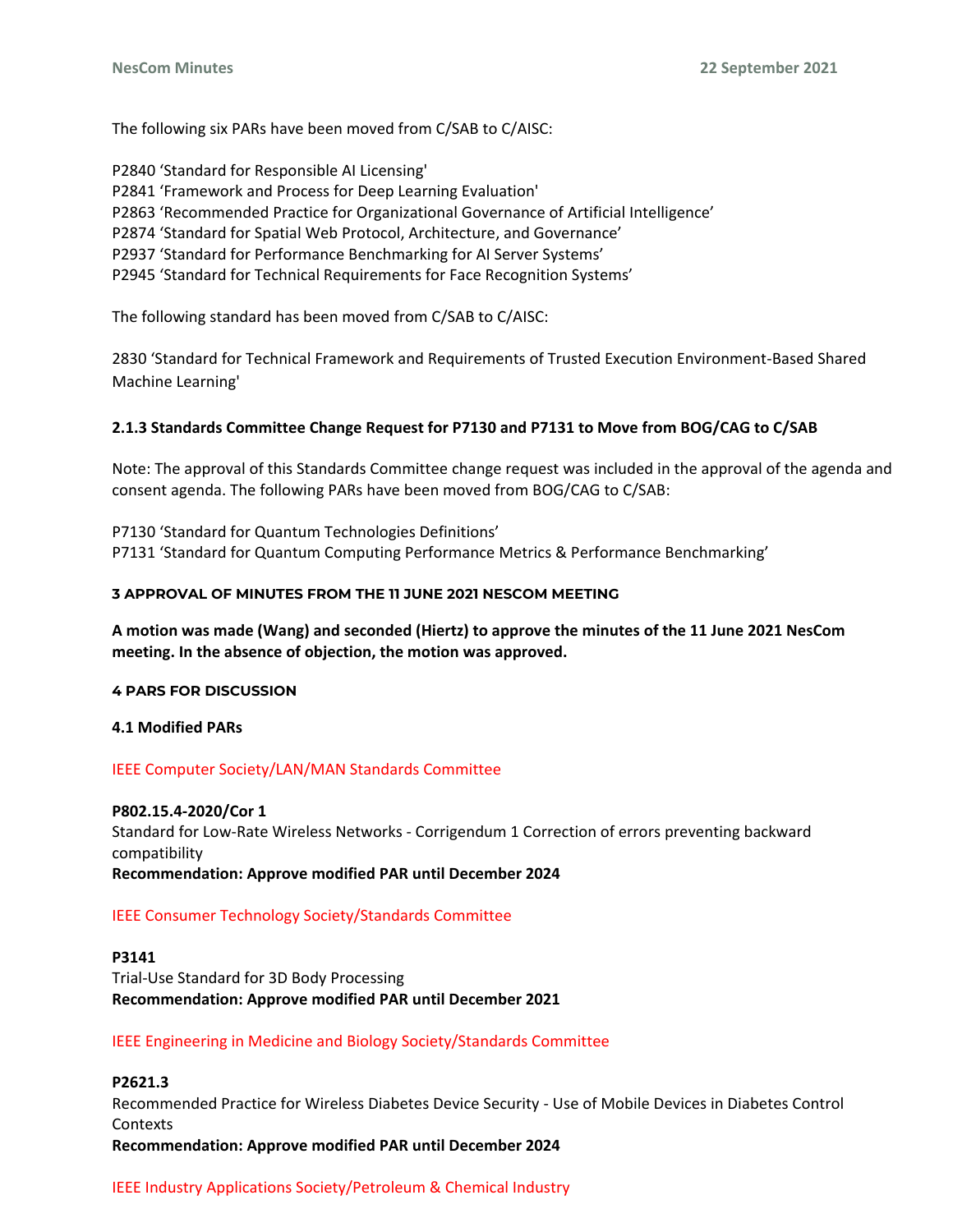## **P841.1**

Standard for Process Industry - International Energy Efficient Class 3 (IE3) (Premium-Efficiency), Severe-Duty, Totally Enclosed Frame Surface Cooled Squirrel Cage Induction Motors - 0.75 kW to 370 kW (1 hp to 500 hp) **Recommendation: Approve modified PAR until December 2022**

IEEE Instrumentation and Measurement Society/TC45 - Radiation and Nuclear Instrumentation and Systems

## **PN42.43**

Standard for Mobile Radiation Monitors for Homeland Security **Recommendation: Approve modified PAR until December 2025**

## IEEE Power and Energy Society/Insulated Conductors

## **P82**

Standard Test Procedure for Impulse Voltage Tests on Insulated Cables and their Accessories **Recommendation: Approve modified PAR until December 2024**

IEEE Power and Energy Society/Transmission and Distribution

## **P519**

Standard for Harmonic Control in Electric Power Systems **Recommendation: Approve modified PAR until December 2021**

## **PC135.100**

Standard for Line Hardware for Overhead Line Construction **Recommendation: Approve modified PAR until December 2023**

# IEEE SA Board of Governors/Corporate Advisory Group

## **P2973**

Guide for Field Calibration System for Current Carrying Capacity of Overhead Transmission Lines **Recommendation: Approve modified PAR until December 2024**

## **P7130**

Standard for Quantum Technologies Definitions **Recommendation: Approve modified PAR until December 2021 [Note: See item 2.1.3.]**

## **P7131**

Standard for Quantum Computing Performance Metrics & Performance Benchmarking **Recommendation: Approve modified PAR until December 2022 [Note: See item 2.1.3.]**

## **4.2 Extension Requests**

IEEE Communications Society/Edge, Fog, Cloud Communications with IOT and Big Data Standards Committee

## **P1935**

Standard for Edge/Fog Manageability and Orchestration **Recommendation: Approve request for an extension until December 2023**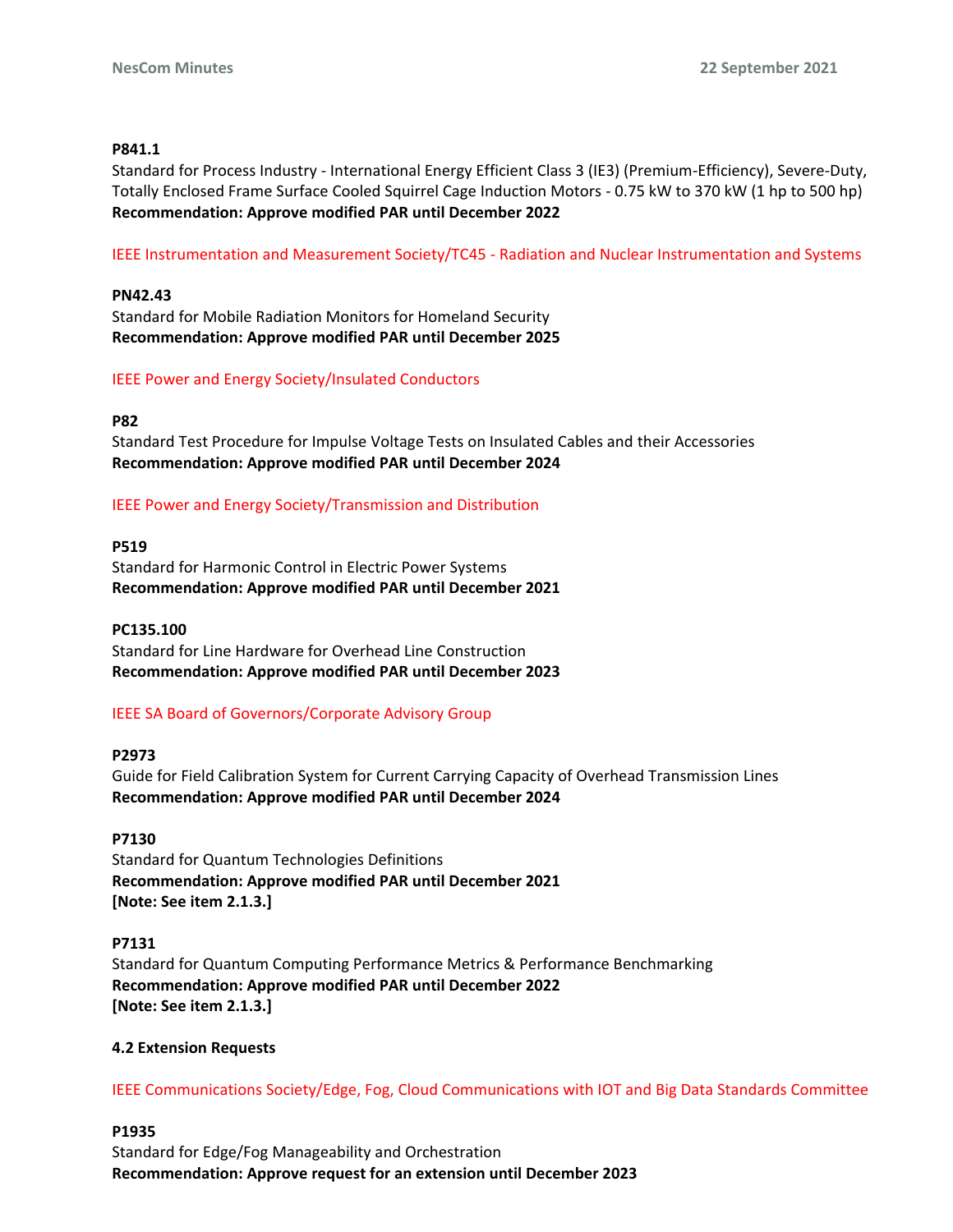# IEEE Communications Society/Virtualized and Software Defined Networks, and Services Standards Committee

## **P1916.1**

Standard for Software Defined Networking and Network Function Virtualization Performance **Recommendation: Approve request for an extension until December 2024**

# IEEE Computer Society/LAN/MAN Standards Committee

## **P802.1Qcj**

Standard for Local and Metropolitan Area Networks – Bridges and Bridged Networks Amendment: Automatic Attachment to Provider Backbone Bridging (PBB) Services **Recommendation: Approve request for an extension until December 2023**

## **P802.1Qcw**

Standard for Local and Metropolitan Area Networks – Bridges and Bridged Networks Amendment: YANG Data Models for Scheduled Traffic, Frame Preemption, and Per-Stream Filtering and Policing **Recommendation: Approve request for an extension until December 2023**

## **P802.11az**

Standard for Information Technology - Telecommunications and Information Exchange Between Systems Local and Metropolitan Area Networks - Specific Requirements Part 11: Wireless LAN Medium Access Control (MAC) and Physical Layer (PHY) Specifications - Enhancements for Positioning **Recommendation: Approve request for an extension until December 2023**

## **P802.15.13**

Standard for Multi-Gigabit per Second Optical Wireless Communications (OWC), with Ranges up to 200 Meters, for Both Stationary and Mobile Devices

**Recommendation: Approve request for an extension until December 2022**

# IEEE Computer Society/Smart Manufacturing Standards Committee

## **P2671**

Standard for General Requirements of Online Detection Based on Machine Vision in Intelligent Manufacturing **Recommendation: Approve request for an extension until December 2023**

## **P2672**

Guide for General Requirements of Mass Customization **Recommendation: Approve request for an extension until December 2023**

## IEEE Computer Society/Software & Systems Engineering Standards Committee

## **P7002**

Data Privacy Process **Recommendation: Approve request for an extension until December 2022**

## **P7003**

Algorithmic Bias Considerations **Recommendation: Approve request for an extension until December 2023**

## **P42010**

Standard for Systems and Software Engineering - Architecture Description **Recommendation: Approve request for an extension until December 2022**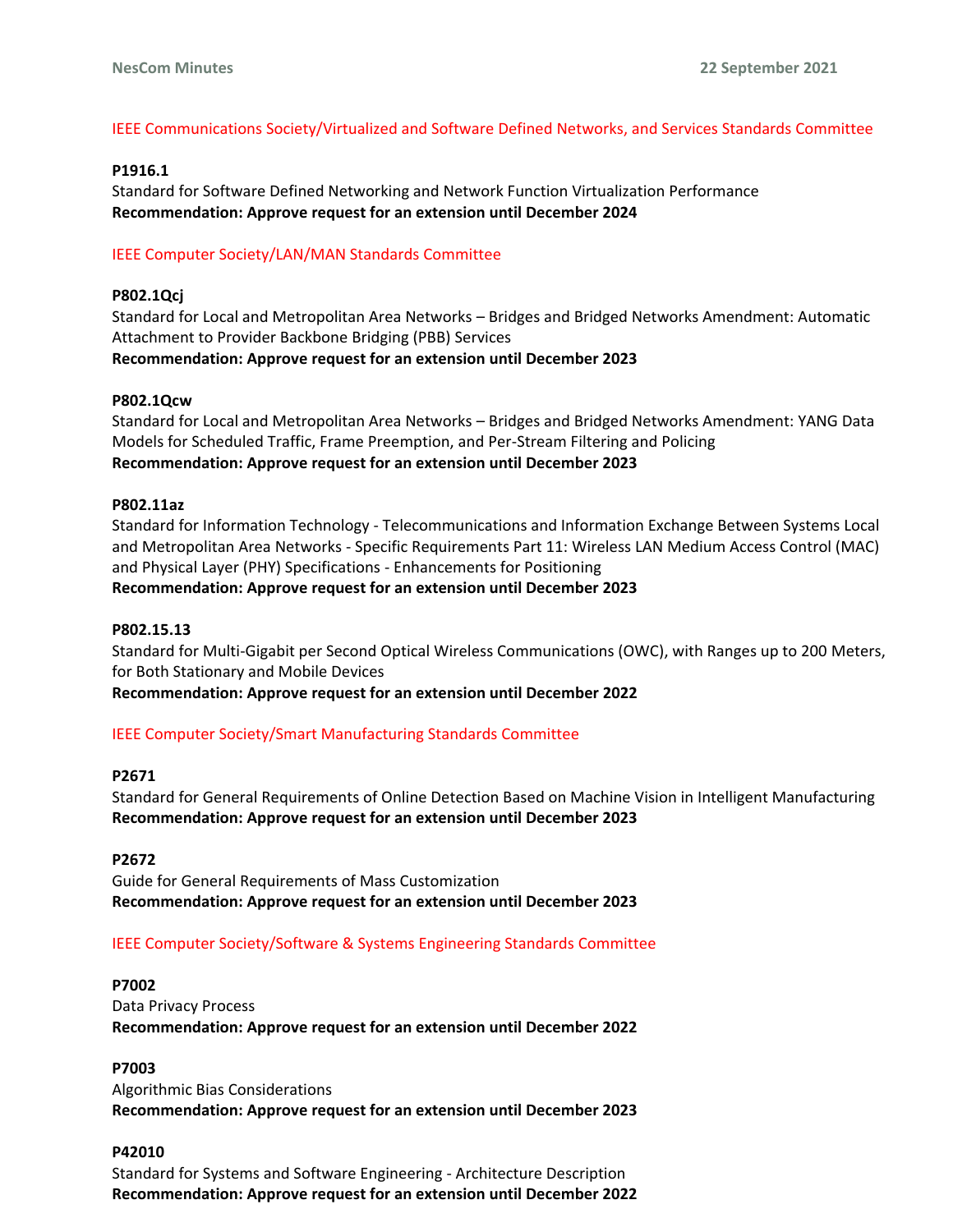# IEEE Electromagnetic Compatibility Society/Standards Development Committee

#### **P1597.1**

Standard for Validation of Computational Electromagnetics Computer Modeling and Simulations **Recommendation: Approve request for an extension until December 2022**

## **P2665**

Recommended Practice for Statistical Process Control for EMC Test Laboratories **Recommendation: Approve request for an extension until December 2023**

#### **P2718**

Guide for Near Field Characterization of Unintentional Stochastic Radiators **Recommendation: Approve request for an extension until December 2023**

#### IEEE Instrumentation and Measurement Society/TC9 - Sensor Technology

#### **P1451.0**

Standard for a Smart Transducer Interface for Sensors, Actuators, Devices, and Systems - Common Functions, Communication Protocols, and Transducer Electronic Data Sheet (TEDS) Formats **Recommendation: Approve request for an extension until December 2024 (10 approve, 0 disapprove, 1 abstain)**

#### **P1451.5**

Standard for a Smart Transducer Interface for Sensors and Actuator - Wireless Communication Protocols and Transducer Electronic Data Sheet (TEDS) Formats **Recommendation: Approve request for an extension until December 2024**

## **P21451-1-5**

Standard for a Smart Transducer Interface for Sensors, Actuators, and Devices - Simple Network Management Protocol (SNMP) for Networked Device Communication **Recommendation: Approve request for an extension until December 2024**

## IEEE Power and Energy Society/Power System Relaying and Control

## **PC37.101**

Guide for Generator Ground Protection **Recommendation: Approve request for an extension until December 2024**

## IEEE Power and Energy Society/Switchgear

## **PC37.75**

Standard for Pad-Mounted, Pole-Mounted and Submersible Switchgear Enclosures and Associated Control Enclosures - Coastal and Non-Coastal Environmental Integrity **Recommendation: Approve request for an extension until December 2023**

## IEEE Power and Energy Society/Transformers

## **PC57.12.38**

Standard for Pad-Mounted-Type, Self-Cooled, Single-Phase Distribution Transformers 250 kVA and Smaller: High Voltage, 34 500 GrdY/19 920 V and Below; Low Voltage, 480/240 V and Below **Recommendation: Approve request for an extension until December 2023**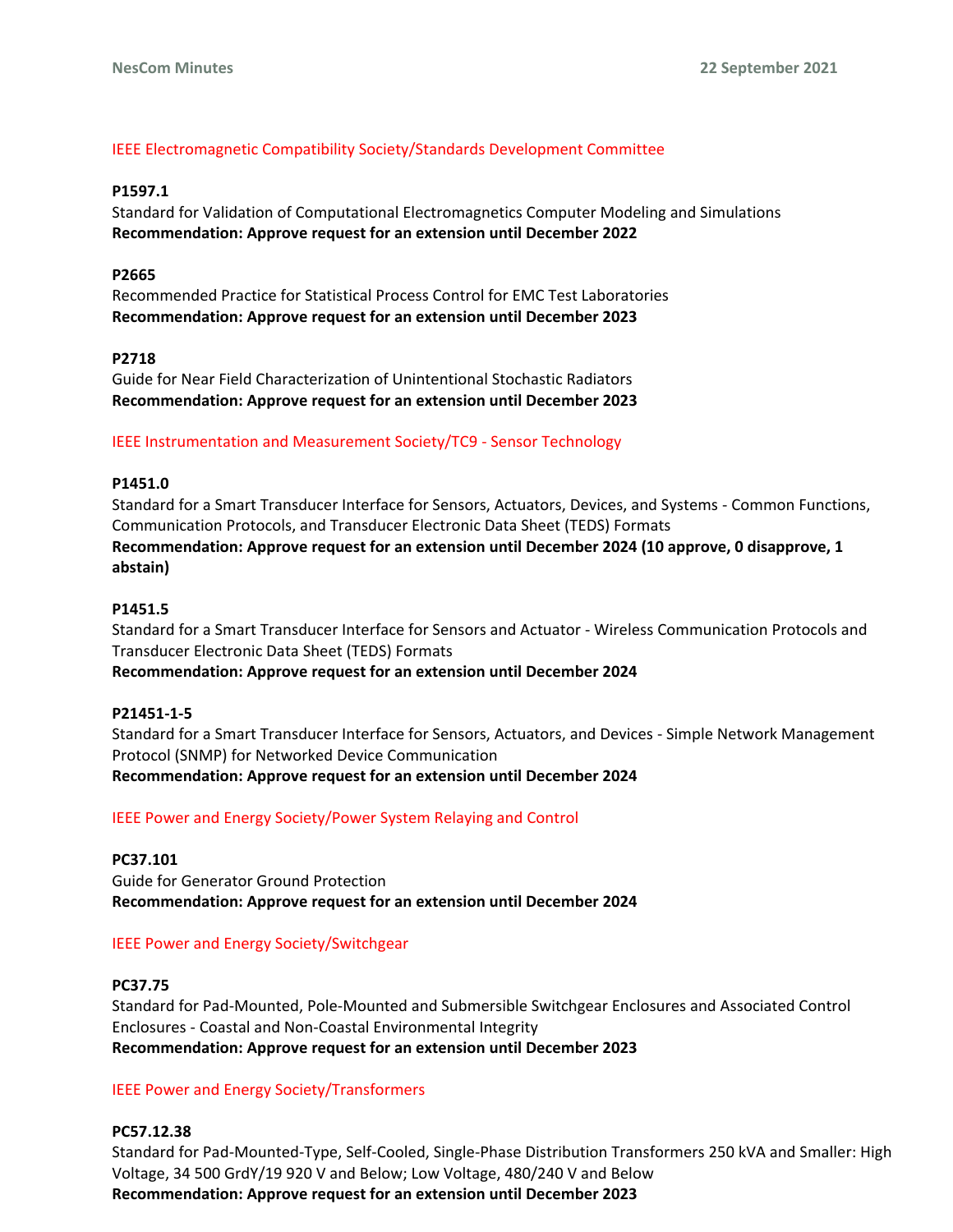## **PC57.12.44**

Standard Requirements for Secondary Network Protectors **Recommendation: Approve request for an extension until December 2022**

## **PC57.13.9**

Standard for Power-Line Carrier Coupling Capacitors and Coupling Capacitor Voltage Transformers **Recommendation: Approve request for an extension until December 2023**

# IEEE Power and Energy Society/Transmission and Distribution

# **P1218**

Trial-Use Guide for Maintenance of Wood Transmission and Distribution Line Structures **Recommendation: Approve request for an extension until December 2023**

## IEEE Robotics and Automation Society/Standing Committee for Standards

## **P2751**

3D Map Data Representation for Robotics and Automation **Recommendation: Approve request for an extension until December 2023**

## IEEE Vehicular Technology Society/Communications Based Train Control and Signals

# **P1474.1**

Standard for Communications-Based Train Control (CBTC) Performance and Functional Requirements **Recommendation: Approve request for an extension until December 2023**

# IEEE-SASB Coordinating Committees/SCC21 - Fuel Cells, Photovoltaics, Dispersed Generation, and Energy **Storage**

## **P1547.2**

Application Guide for IEEE Std 1547, IEEE Standard for Interconnecting Distributed Resources with Electric Power Systems

**Recommendation: Approve request for an extension until December 2022**

# **4.3 New PARs**

# IEEE Communications Society/Access and Core Networks Standards Committee

## **P1937.6**

Standard for Unmanned Aerial Vehicle (UAV) Light Detection and Ranging (LiDAR) Remote Sensing Operation **Recommendation: Approve new PAR until December 2025 (8 approve, 0 disapprove, 2 abstain)**

There was a discussion about this PAR (and other related PARs on the NesCom agenda) with regard to genderspecific terminology. While the *IEEE SA Standards Style Manual* encourages avoiding such terminology, the point was made that the term 'unmanned aerial vehicle (UAV)' is still very widely used throughout industry. Additionally, changing this terminology for IEEE standards could have a negative effect on search results for these projects.

# **P1937.7**

Standard for the Unmanned Aerial Vehicle (UAV) Polarimetric Remote Sensing Method for Earth Observation Applications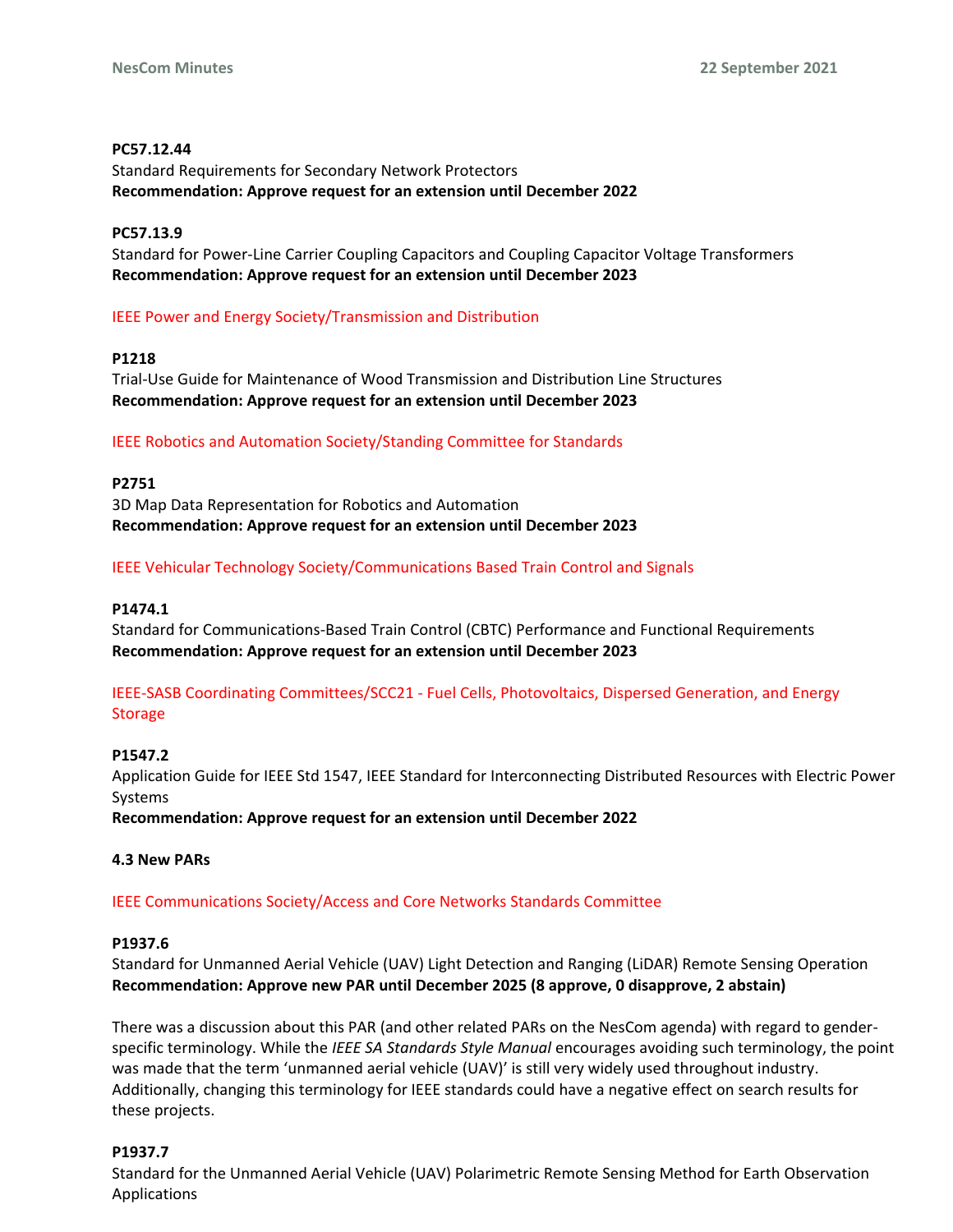# **Recommendation: Approve new PAR until December 2025 (8 approve, 0 disapprove, 2 abstain)**

## **P1937.8**

Standard for Functional and Interface Requirements for Unmanned Aerial Vehicle (UAV) Cellular Communication Terminals

**Recommendation: Approve new PAR until December 2025 (8 approve, 0 disapprove, 2 abstain)**

## **P1937.9**

Requirements for External Power and Power Management Interfaces for Unmanned Aerial Vehicle **Recommendation: Approve new PAR until December 2025 (8 approve, 0 disapprove, 2 abstain)**

# IEEE Communications Society/Mobile Communication Networks Standards Committee

## **P1954**

Standard for Self-Organizing Spectrum-Agile Unmanned Aerial Vehicles Communications **Recommendation: Approve new PAR until December 2025 (8 approve, 0 disapprove, 2 abstain)**

# IEEE Computer Society/Artificial Intelligence Standards Committee

## **P3110**

Standard for Computer Vision (CV) - Algorithms, Application Programming Interfaces (API), and Technical Requirements for Deep Learning Framework **Recommendation: Approve new PAR until December 2025 (9 approve, 0 disapprove, 2 abstain [Fathy])**

## **P7015**

Standard for Data and Artificial Intelligence (AI) Literacy, Skills, and Readiness **Recommendation: Approve new PAR until December 2025**

# IEEE Computer Society/Blockchain and Distributed Ledgers

**P3220**

Guide for the Application of Non-Fungible Token (NFT) Based Digital Asset **Recommendation: Approve new PAR until December 2025 (9 approve, 0 disapprove, 2 abstain)**

# IEEE Computer Society/Cloud Computing Standards Committee

**P2304** Standard for Cloud Computing Shared Function Model **Recommendation: Approve new PAR until December 2025**

# IEEE Computer Society/Data Compression Standards Committee

## **P1857.11**

Standard for Neural Network-Based Image Coding **Recommendation: Approve new PAR until December 2025**

# **P1857.12**

Standard for Smart Media Transport **Recommendation: Approve new PAR until December 2025 (9 approve, 0 disapprove, 2 abstain)**

# IEEE Computer Society/LAN/MAN Standards Committee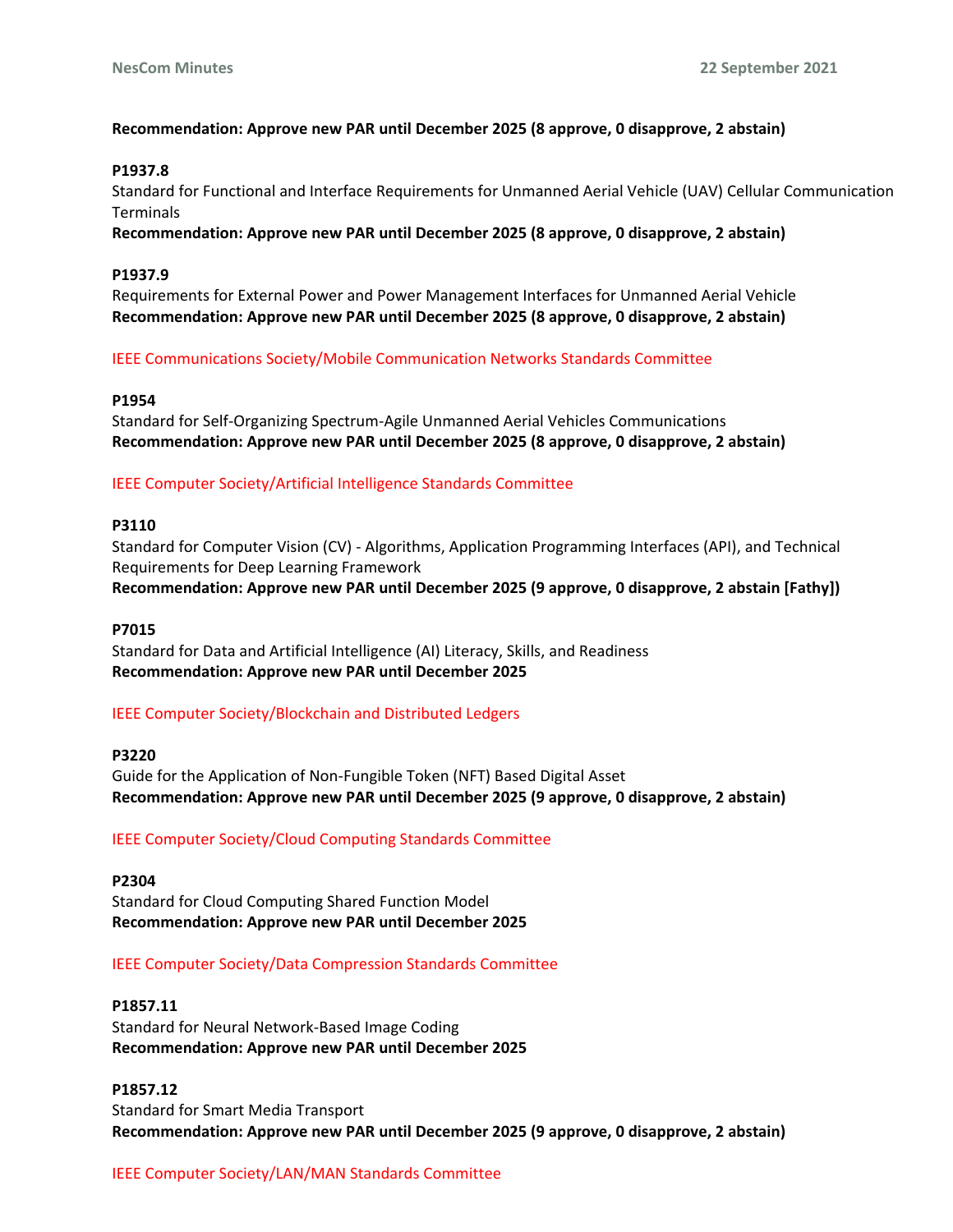# **P802.3de**

Standard for Ethernet Amendment: Enhancements to the MAC Merge function and the Time Synchronization Service Interface (TSSI) to include Point-to-Point 10 Mb/s Single Pair Ethernet **Recommendation: Approve new PAR until December 2025**

## **P802.15.4ab**

Standard for Low-Rate Wireless Network Amendment: Enhanced Ultra Wideband (UWB) Physical Layers (PHYs) and Associated Medium Access and Control (MAC) Sublayer Enhancements **Recommendation: Approve new PAR until December 2025**

## **P802.15.6a**

Standard for Local and Metropolitan Area Networks - Part 15.6: Wireless Body Area Networks Amendment: Dependable Human and Vehicle Body Area Networks **Recommendation: Approve new PAR until December 2025**

## **P802.15.14**

Standard for Impulse Radio Ultra Wideband Wireless Ad Hoc Networks **Recommendation: Approve new PAR until December 2025**

## **P802.15.15**

Standard for Wireless Ad Hoc Networks **Recommendation: Approve new PAR until December 2025**

# IEEE Computer Society/Microprocessor Standards Committee

## **P3109**

Standard for Arithmetic Formats for Machine Learning **Recommendation: Approve new PAR until December 2025**

# IEEE Computer Society/Software & Systems Engineering Standards Committee

## **P15026-3**

Systems and Software Engineering - Systems and Software Assurance - Part 3: System Integrity Levels **Recommendation: Approve new PAR until December 2025**

# IEEE Consumer Technology Society/Standards Committee

## **P2089.1**

Standard for Online Age Verification **Recommendation: Approve new PAR until December 2025**

# IEEE Industry Applications Society/Industrial Power Conversion Systems Department

# **P3114**

Standard for Datasheet Parameters and Testing Protocols for Ultraviolet (UV) Light-Emitting Diodes (LEDs) **Recommendation: Approve new PAR until December 2025**

IEEE Instrumentation and Measurement Society/TC9 - Sensor Technology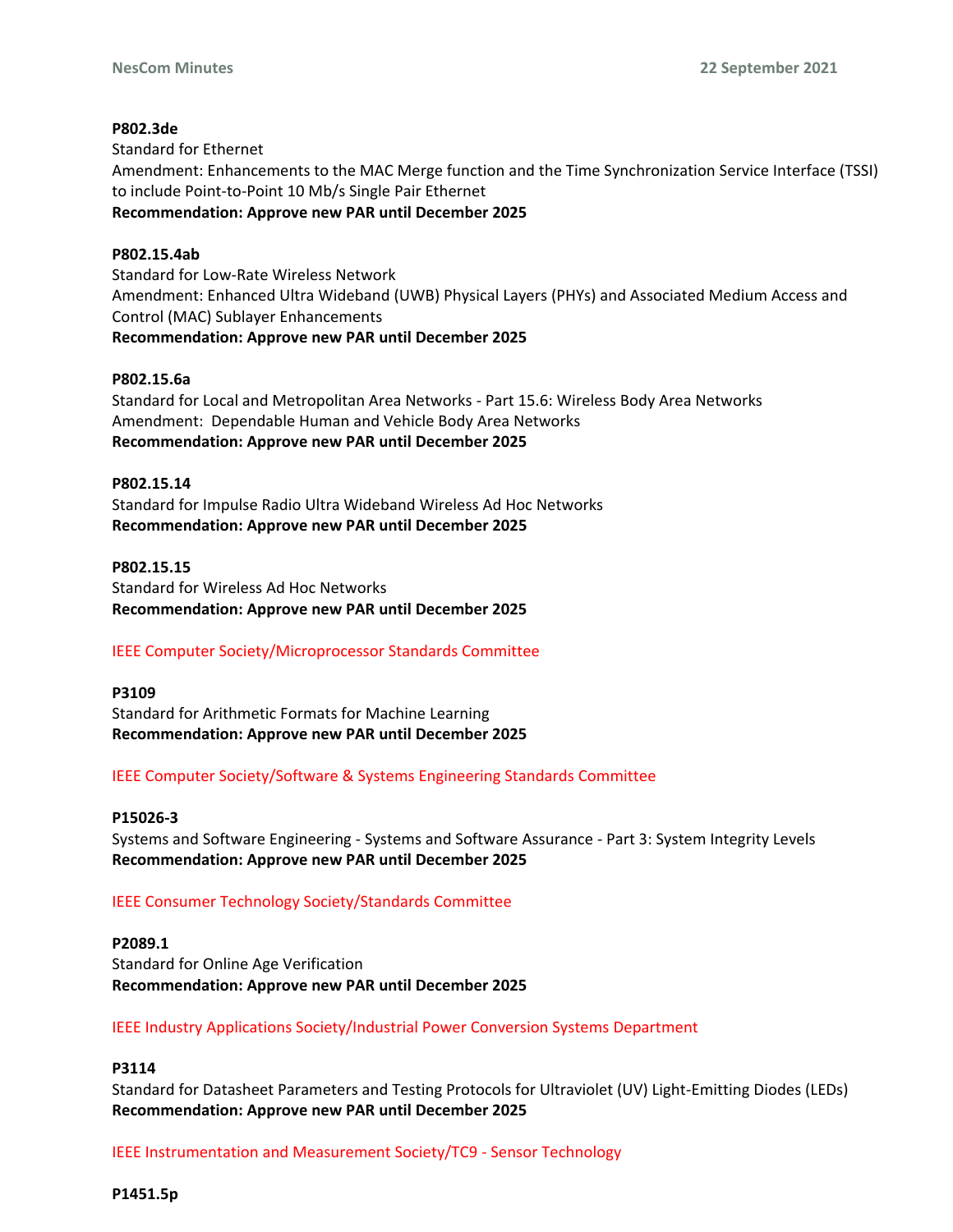Standard for Radio Frequency Channel Specifications for Performance Assessment of Industrial Wireless Systems **Recommendation: Approve new PAR until December 2025**

IEEE Photonics Society/Standards Committee

## **P3111**

Guide for Test and Inspection of Laser Devices Used for Remote Removal of Foreign Matter in Public Infrastructure Equipment

**Recommendation: Approve new PAR until December 2025**

## IEEE Power and Energy Society/Transformers

## **PC57.107**

Recommended Practice for Developing Design-Specific Operational Limits for Transformers Connected to Generators or Power Systems Subject to Significant Short-Term Changes in Voltage or Frequency **Recommendation: Approve new PAR until December 2025**

## **PC57.141**

Guide for Detection, Monitoring, and Evaluation of Winding Deformation in Liquid-Immersed Power Transformers

**Recommendation: Approve new PAR until December 2025**

## IEEE Power and Energy Society/Transmission and Distribution

## **P3102**

Standard for Conservation Voltage Reduction (CVR) Data Collection and Management Procedures **Recommendation: Approve new PAR until December 2025**

## IEEE Power Electronics Society/Standards Committee

**P3105**

Recommended Practice for Design and Integration of Solid State Transformers in Electric Grid **Recommendation: Approve new PAR until December 2025**

## IEEE Reliability Society/IEEE Reliability

**P3106** Standard for Telecommunication System Reliability Indices **Recommendation: Approve new PAR until December 2025**

## IEEE Robotics and Automation Society/Standing Committee for Standards

## **P3107**

Standard Terminology for Human-Robot Interaction **Recommendation: Approve new PAR until December 2025**

## **P3108**

Recommended Practice for Human-Robot Interaction Design of Human Subject Studies **Recommendation: Approve new PAR until December 2025**

## IEEE SA Board of Governors/Corporate Advisory Group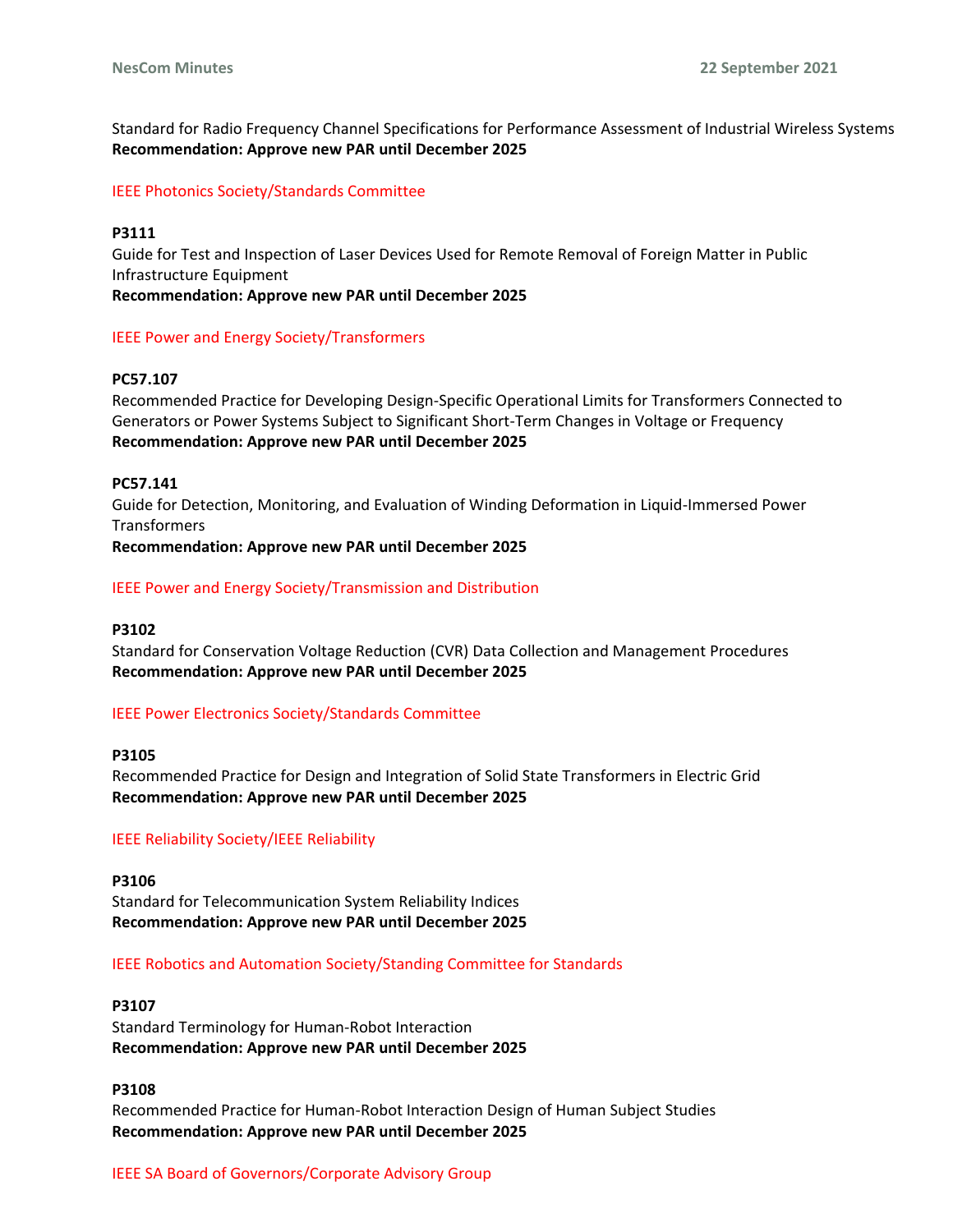## **P3115**

Guide for the Technical Specification of 5G (5th Generation Mobile Network) Power Communication Terminal **Recommendation: Approve new PAR until December 2025**

IEEE Society on Social Implications of Technology/Social Implications of Technology Standards Committee

## **P3119**

Standard for the Procurement of Artificial Intelligence and Automated Decision Systems **Recommendation: Approve new PAR until December 2025**

IEEE Vehicular Technology Society/Automated Vehicles Standards Committee

## **P3116**

Standard for Automotive Radar Performance Metrics and Testing Methods for Advanced Driver Assistance Systems (ADAS) and Automated Driving System (ADS) Applications **Recommendation: Approve new PAR until December 2025**

**4.4 PARs for the Revision of Standards**

IEEE Communications Society/Dynamic Spectrum Access Networks Standards Committee

## **P1900.5.2**

Standard Method for Modeling Spectrum Consumption **Recommendation: Approve PAR for the revision of a standard until December 2025**

# IEEE Computer Society/Data Compression Standards Committee

**P1857.2** Standard for Advanced Audio Coding **Recommendation: Approve PAR for the revision of a standard until December 2025 (10 approve, 0 disapprove, 1 abstain)**

IEEE Computer Society/Simulation Interoperability Stds Organization/Stds Activity Committee

## **P1730**

Recommended Practice for Distributed Simulation Engineering and Execution Process (DSEEP) **Recommendation: Approve PAR for the revision of a standard until December 2025**

IEEE Computer Society/Software & Systems Engineering Standards Committee

## **P32430**

Standard for Software Non-Functional Sizing Measurements **Recommendation: Approve PAR for the revision of a standard until December 2025**

IEEE Industry Applications Society/Industrial Power Conversion Systems Department

**P114**

Standard Test Procedure for Single-Phase Induction Motors **Recommendation: Approve PAR for the revision of a standard until December 2025**

# IEEE Industry Applications Society/Petroleum & Chemical Industry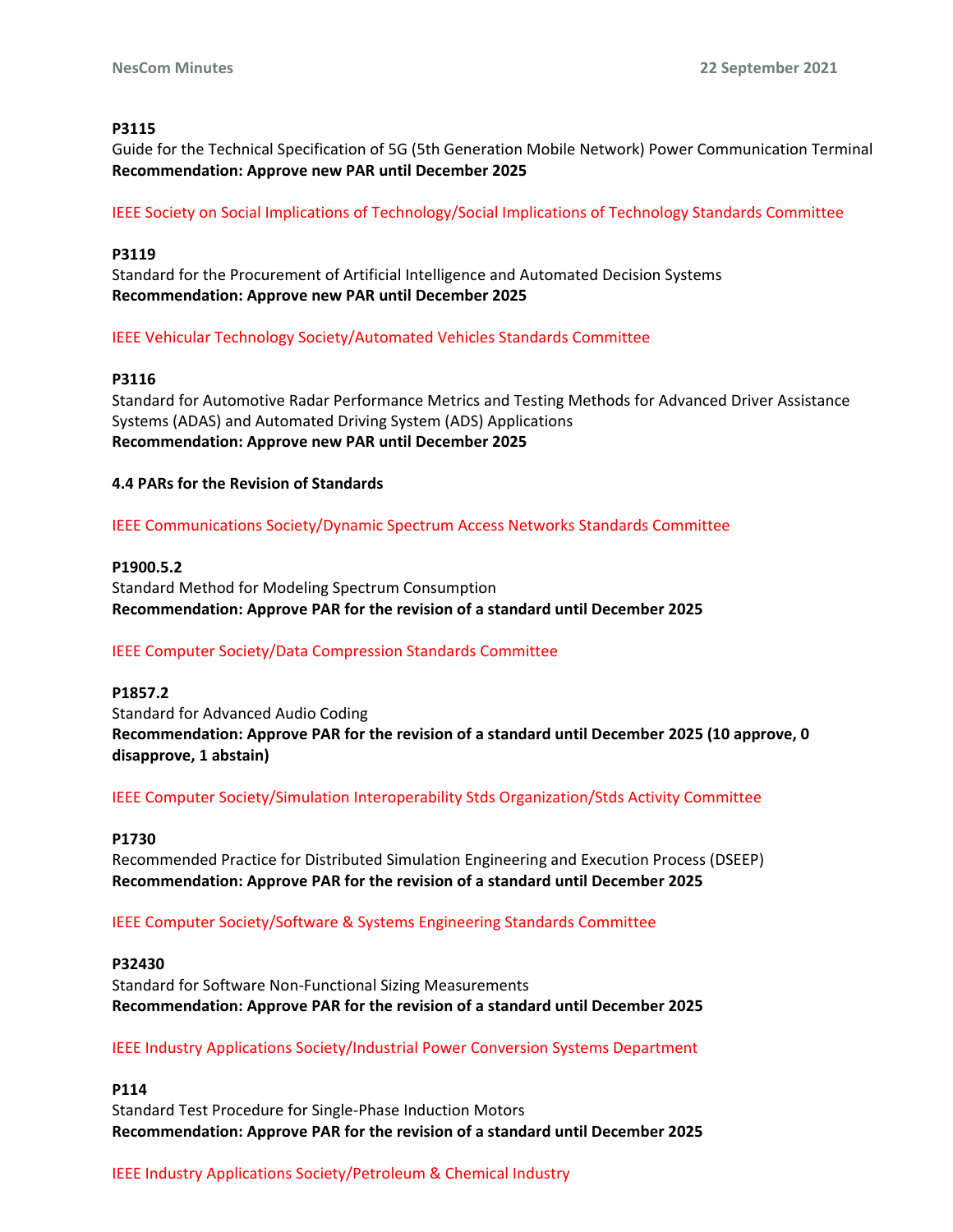## **P45.1**

Recommended Practice for Electrical Installations on Shipboard - Design **Recommendation: Approve PAR for the revision of a standard until December 2025**

## **P515.1**

Standard for the Testing, Design, Installation, and Maintenance of Electrical Resistance Trace Heating for Commercial Applications

# **Recommendation: Approve PAR for the revision of a standard until December 2025**

# IEEE Instrumentation and Measurement Society/TC45 - Radiation and Nuclear Instrumentation and Systems

## **PN42.38**

Standard for Spectroscopy-Based Portal Monitors Used for Homeland Security **Recommendation: Approve PAR for the revision of a standard until December 2025**

## IEEE Power and Energy Society/Insulated Conductors

## **P404**

Standard for Extruded and Laminated Dielectric Shielded Cable Joints Rated 2.5 kV to 500 kV **Recommendation: Approve PAR for the revision of a standard until December 2025**

## IEEE Power and Energy Society/Switchgear

## **PC37.20.6**

Standard for 4.76 kV to 48.3 kV Rated Ground and Test Devices Used in Enclosures **Recommendation: Approve PAR for the revision of a standard until December 2025 (10 approve, 0 disapprove, 1 abstain)**

## IEEE Power and Energy Society/Transformers

**P65700-19-03** Standard - Bushings for DC Application **Recommendation: Approve PAR for the revision of a standard until December 2025**

## **PC57.155**

Guide for the Interpretation of Gases Generated in Natural and Synthetic Ester Liquid Type Transformers **Recommendation: Approve PAR for the revision of a standard until December 2025**

## **PC57.637**

Guide for Reclamation and Reconditioning of Insulating Liquids **Recommendation: Approve PAR for the revision of a standard until December 2025**

# IEEE Power and Energy Society/Transmission and Distribution

## **P1048**

Guide for Protective Grounding of Power Lines **Recommendation: Approve PAR for the revision of a standard until December 2025**

# **P1067**

Guide for In-Service Use, Care, and Maintenance, of Conductive Clothing for Use on Voltages up to 765 kV AC and +/-750 kV DC

**Recommendation: Approve PAR for the revision of a standard until December 2025**